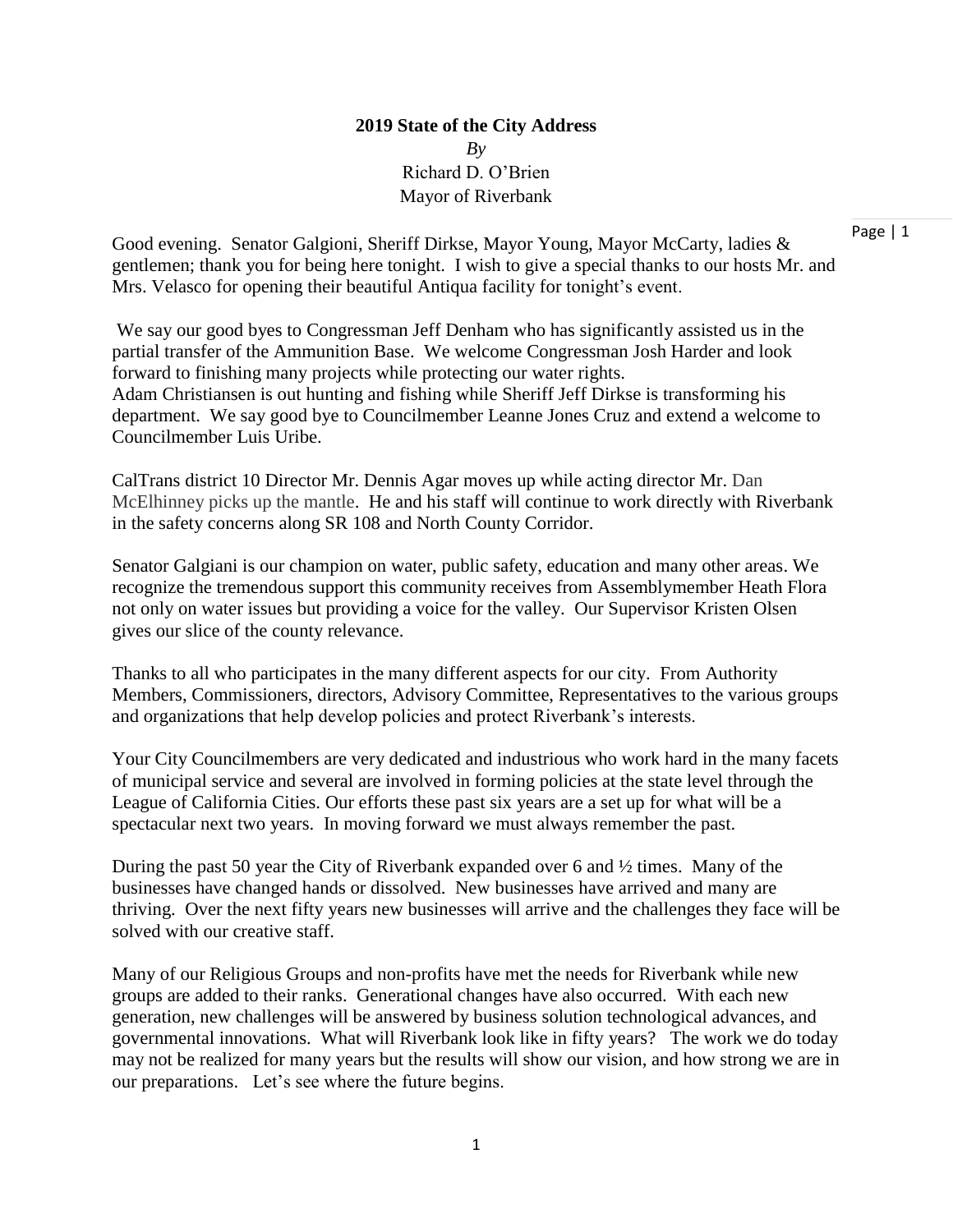## **Riverbank Industrial Complex**

The changes in the Riverbank Industrial Complex support building local businesses and fostering economic development. Under the guidance of Ms. Melissa Holdaway our Riverbank Industrial Complex is in a position to affect our future in an extremely positive way. Our business incubator has transitioned seven new businesses, two businesses are currently in transition and we encourage others who believe they can develop a business to try their hand here. We removed the roofing and siding on many buildings at the Riverbank Industrial Complex and mitigated soil contaminated with PCBs. We also completed replacing the roofing and siding with the Capital Improvement funds that we have set aside each year since 2010. Once remediation is complete, the remaining parcel will transfer to the City. The US Army and Army Corps of Engineering have agreed to the terms for the Feasibility of Early Transfer (FOSET). The US Environmental Protective Agency has yet to sign off on the FOSET but negotiations are reassuring. While timing of the transfer will be difficult to gauge, all the necessary legal paperwork is expected to be completed by mid-year. The transfer of the final parcel of property will require concurrence and the signature of the Governor.

The Local Redevelopment Agency (LRA) has also been in the process of purchasing surrounding sale parcel properties adjacent to the Industrial Complex for the overall success in our development.

The Local Redevelopment Agency released a Request for Proposal ("RFP") for a Master Developer and has selected the candidate we feel will best meet the needs of the community and the Riverbank Industrial Complex. We have negotiated the term sheet and have a fully executed contract.

The Local Redevelopment Agency has obtained a new round of funding with the Office of Economic Adjustment (OEA) for the LRA operations.

## **Industrial Complex -Master Developer**

The City received two highly qualified proposal for the Master Developer. After an interview processes and responses to additional questions the City is partnering with Aemetis Inc. Aemetis is an advanced renewable fuels and biochemical company focused on the production through innovative technologies that replace traditional petroleum-based products. Livestock feed is a by-product.

Aemetis has already secured the Riverbank site, signed an ethanol agreement, entered into a 20 year fixed-price feedstock supply agreement, completed preliminary engineering, and obtained necessary environmental approvals. Aemetis is working closely with our staff to complete the design, engineering, and process through the City Planning and Building departments. This is historic. Aemetis needs Riverbank to meet the mandates set forth in the Federal Renewable Fuel Standard and California's Low Carbon Fuel Standard to improve air quality, reduce greenhouse gas emissions, expand domestic employment, reduce dependence on imported crude oil and attract investment into our industrial projects. This Plant will take eventually1.6M tons annually of waste orchard, dead forest trees and other biomass that otherwise would be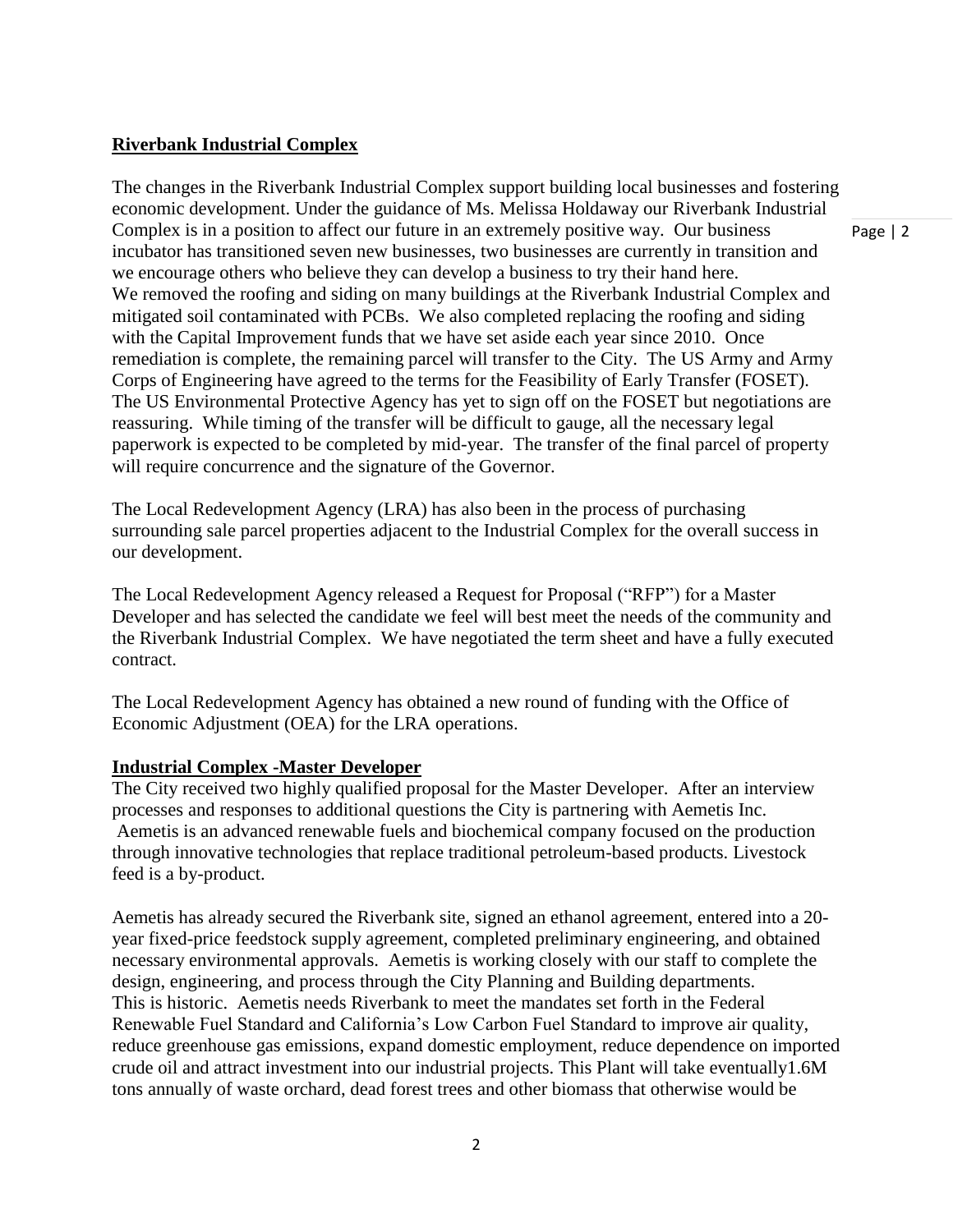burned and convert this waste into clean, low carbon biofuels. Planning documents are in the process of completion and if approved construction of the Riverbank plant may begin midyear. Their total commitment is in excess of \$175M providing approx. 130 direct employees and over 1,800 indirect employees (drivers, transports, support staff). With the commitment of funding, long term contracts and proposed economic growth, Aemetis is the right choice for Riverbank Master Developer.

Page | 3

The biofuels plant is not the only project. Aemetis is committed to building the infrastructure at the Industrial Complex for future manufacturers and commercial projects. This Industrial Complex will be a major regional employer in very short order. PMZ Commercial Developer Mr. Cary Pope will be managing the Industrial Complex not associated with the biofuels plant.

The community has received a Federal BUILD (Better Utilizing Investment to Leverage Development) Transportation Grant of \$20M that is dedicated to the construction on a 3 miles segment of the North County Corridor. The EIR should be completed and considered in January 2020. If approved the 3 mile segment will start construction in 2022 to be completed by 2025. Future overpasses at Claribel and the BNSF rails will lessen the impacts with the tracks at Terminal Ave. The total cost of this 3 mile segment will be \$61M with additional State SB1 funding, local Measure L funds and Public Facility Fee's completing the funding source.

While the North County Corridor will impact the Riverbank Industrial Complex, the existence of the North County Corridor as a freeway adjacent to the site will have valued benefits. With existing rail services the possibilities are tremendous. The opportunities that are present at the Riverbank Industrial Complex are huge and nowhere in this region are opportunities as great as they are here in Riverbank. With the vision of the Aemetis Team, high paying jobs and a regional reach, the Riverbank Industrial Complex will ensure Riverbank will benefit well beyond the next fifty years.

Our Development Services Administration Manager Kathleen Cleek has been improving our roads and securing transportation grants. Her efforts provided funding for the Roselle & Claribel intersection now under construction and expected to be completed in 2 days, as well as the Patterson sidewalk project which has recently been completed. Measure L funding authorized by you – the voters, have improved 50 roads within our city this last year, and will allow an overlay on Claus Road this year and will complete additional crack seal and slurry seals on many other roads. In addition 8<sup>th</sup> Street from Patterson to Kentucky will be upgraded with a street overlay and full ADA improvements. The City has also partnered with St. Frances Catholic Church for a complete streets project on Callander to make the area more walkable for residents. Your Measure L monies are being used in the most efficient and effective way. Kathleen has been involved in the planning of regional road projects and looks forward in developing a nonmotorized networks.

#### **Annexation Strategy**

Our Planning Manager Donna Kenney has been busy with the housing planning and construction of over 300 homes on the east side of the city and is in the process of bringing our annexation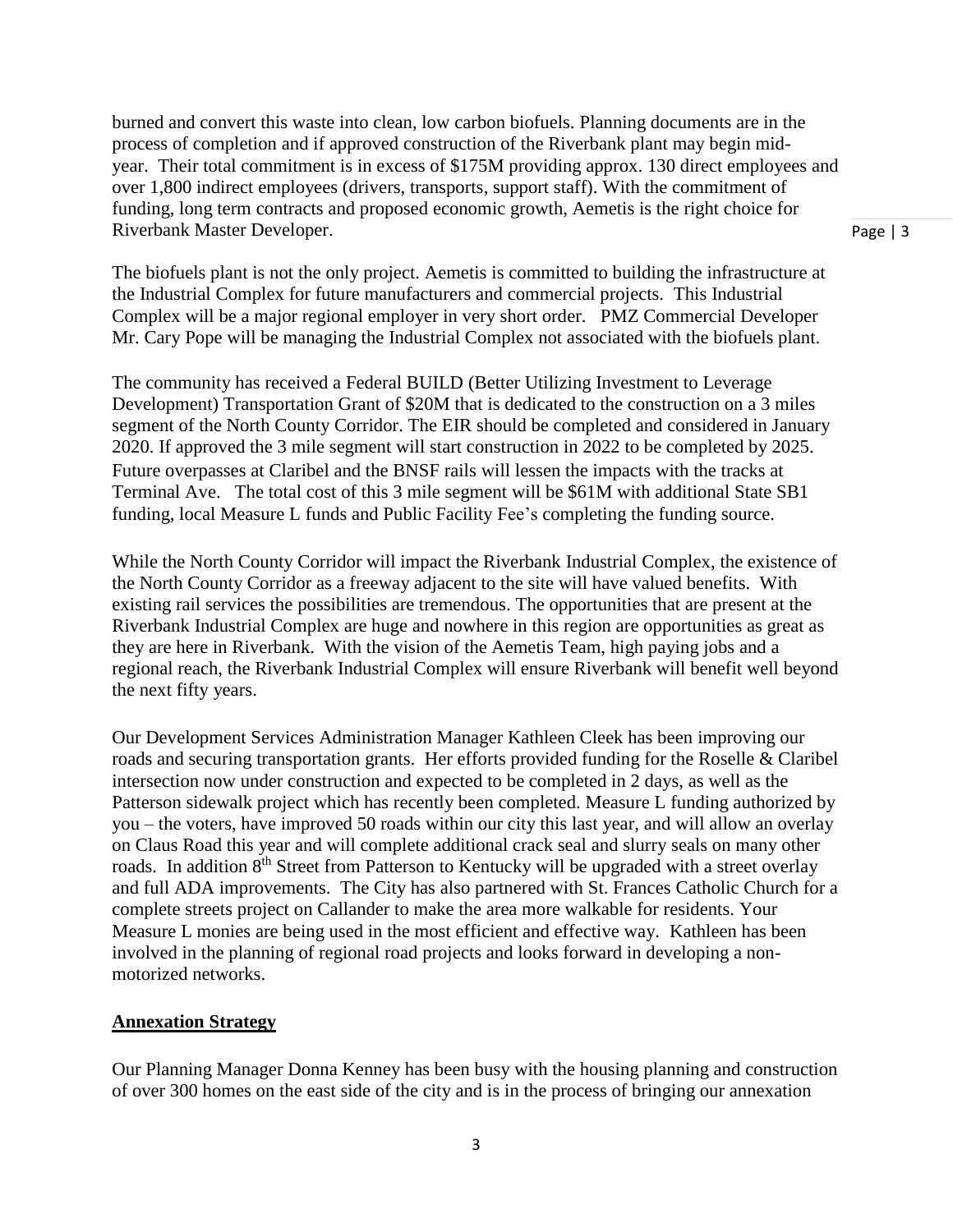strategy forward. Our Crossroads West specific plan is completed and will come before the City Council for consideration.

If approved, the project is 380 acres of contiguous properties south and west of the existing city boundaries. Highlights of the project include:

- Expansion of our Sports Complex to a 22 acre Regional Sports Complex
- 59 acres of Commercial with up to 550,000 square feet of retail space
- Two schools
- Fire station
- 2400 homes of varying density
- Parks

This project is building on the successes of the current Crossroads with improvements in the quality of life features are being emphasized. Browman Development built the current Crossroads Shopping Center and will build out the Crossroads West Shopping Center. Browman will continue to manage both centers. The retail will complement the existing Shopping Center and continue to attract businesses that will thrive.

The Federal Government, specifically the US Environmental Protection Agency has instituted MS4 which is the elimination of pollutants from waterways by storm water runoff. All storm water must be captured and treated prior to discharge in our waterways. Our developments are complying with this law while we are still building a regional storm water storage system which will take most of the storm water runoff and recharge our Aquifer.

The bottom line is that we will continue to conserve our water resources. As we continue to develop the required housing we need, we will find the way to capture all waste water and treat it to be reintroduced to the aquifer or transfer for agriculture use. Public Works Director Mr. Michael Riddell received a grant to develop a Proof of Concept for a tertiary plant with regional implications. With all the reuse of water, storm water capture – we will be replenishing the aquifer with more water than we use.

Governor Newsom announced several key appointments to help tackle some of the state's most urgent issues: meeting the most diverse water needs; boosting economic development across California; and bolstering the education system.

His appointments of Bill Lyons as Ag liaison and Joaquin Esquivel as the Chair of the SWB are most positive. Governor Newsome also declare a severe housing shortage throughout California.

## **Strategic Financial Planning**

Our Assistant City Manager & Finance Director Mrs. Marisela Garcia Financial Review looked out to the next five years identifying our revenue sources and obligations. We analyzed the threats to our income as well as our opportunities to increase revenue streams.

While our reserves are stronger than anticipated, this has been due to frugal spending, careful planning and tremendous increase in sales taxes. There are still uncertainties. Our contract for Riverbank Police Services have increased by 10%. CalPERS Retirement costs will continue to increase significantly in the upcoming years. We are currently paying an additional unfunded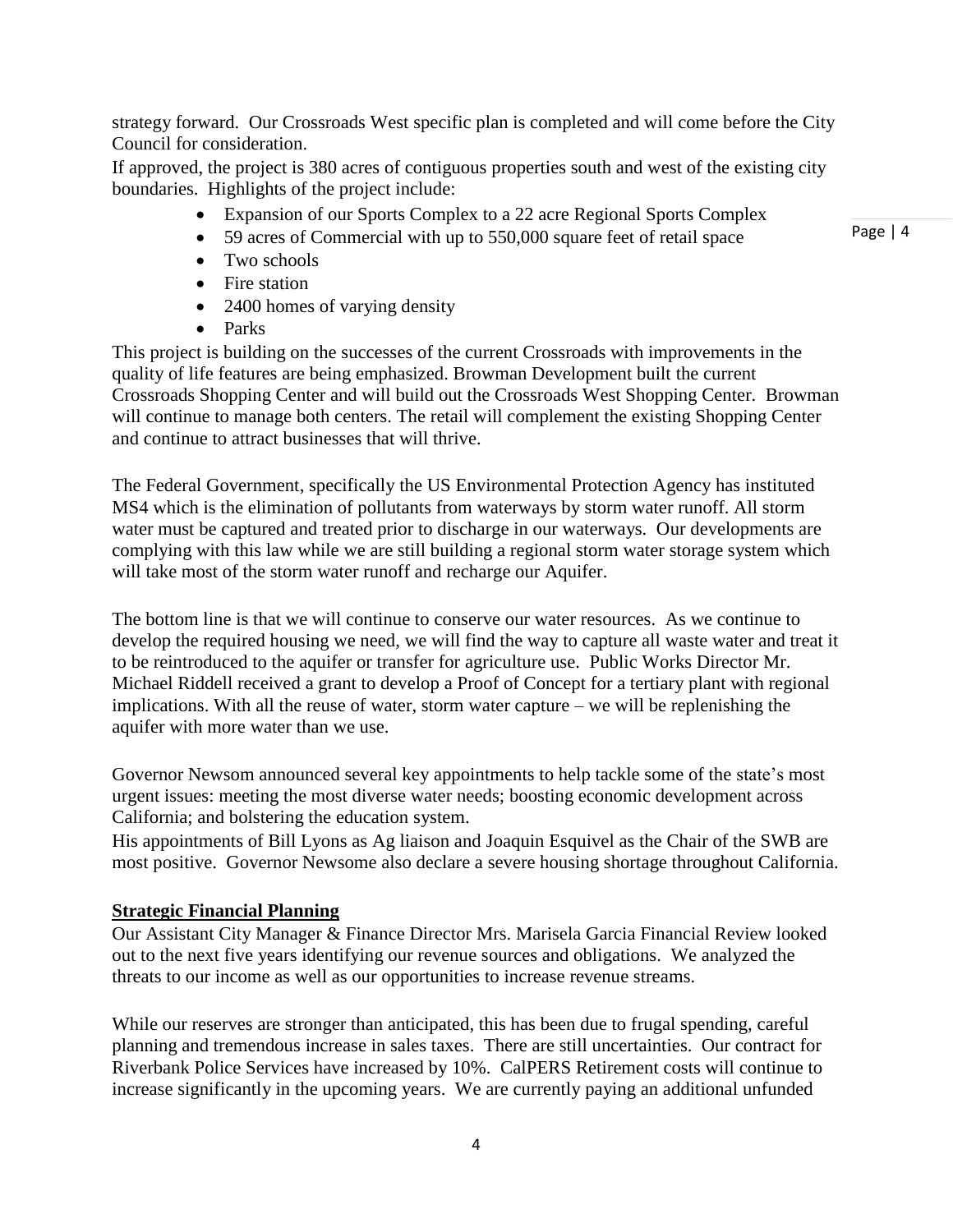liabilities to CalPERS and their recent investments are reported to be less successful. Case in point: In 2014 we paid \$385K to CalPERS or 13% of our payroll and this coming year we will be pay \$713K or 21% of our payroll to CalPERS. Our unfunded liabilities have increased from \$1.8 M to \$6.1M through 2040. 72% percent of our General Fund is used for salaries and benefits and will continue to increase.

I would like our City employees to know that the City Council truly appreciate their partnership during the latest contract negotiations which has contributed greatly in the city's sustainability. We have a four year contract with the employees with an agreement to form a sub-committee that will look at alternatives to CalPERS. This subcommittee will provide the start of contract negotiations in 2021.

We are in discussions with the County for property tax sharing agreements. When a property is annexed to the city, the county will keep that current property tax or baseline. The improvements to the annexed properties made at the city risks then assessed an increased tax value. Special districts and schools receive approximately 80% of the above baseline tax value. The remaining tax revenue is split 13.4% county and 6.6% City. While the county needs to provide for Services County wide, the City has more of the burden than proportioned. We are currently discussing with the county for a more equitable tax sharing solution. One that will not burden the county, but a better arrangement that can help the city remain sustainable. While the talks are informal the latest comment by the county is to award those cities that do what the county wants with a merit benefit in tax sharing. While this comment seems harmless it would set a very bad precedent.

## **Riverbank Police Services**

In 2018 Riverbank has enjoyed reduced crime numbers overall. RPS has a relatively high clearance/arrest rate. In 2018 Riverbank Police Services generated over **14,600.** These case numbers include a wide variety of police activity ranging from dispatched calls for service to self-initiated activities, and from the simplest of encounters to very complex, time consuming investigations. During the year Riverbank Police Services Deputies made **545 custodial arrests.** The majority of these arrests were for property crimes, drug related crimes and for warrants. Crimes against persons/crimes of violence made up the minority of arrests.

I am very proud of our association with the Stanislaus County Sheriff Department and extremely proud of the work accomplished by the Riverbank Police Services. The Sheriff's Department provides great services above and beyond our contract if needed. They have a world class SWAT; their rescue and recovery services are the best in the region. While I have stated our Riverbank Police Services Contract with the County has increased 10% with little debate we are down 27% in sworn officers. The County is struggling to fill their rank and file. Recent policy shifts and the 10% pay increase may help but we must wait and see. However, we are looking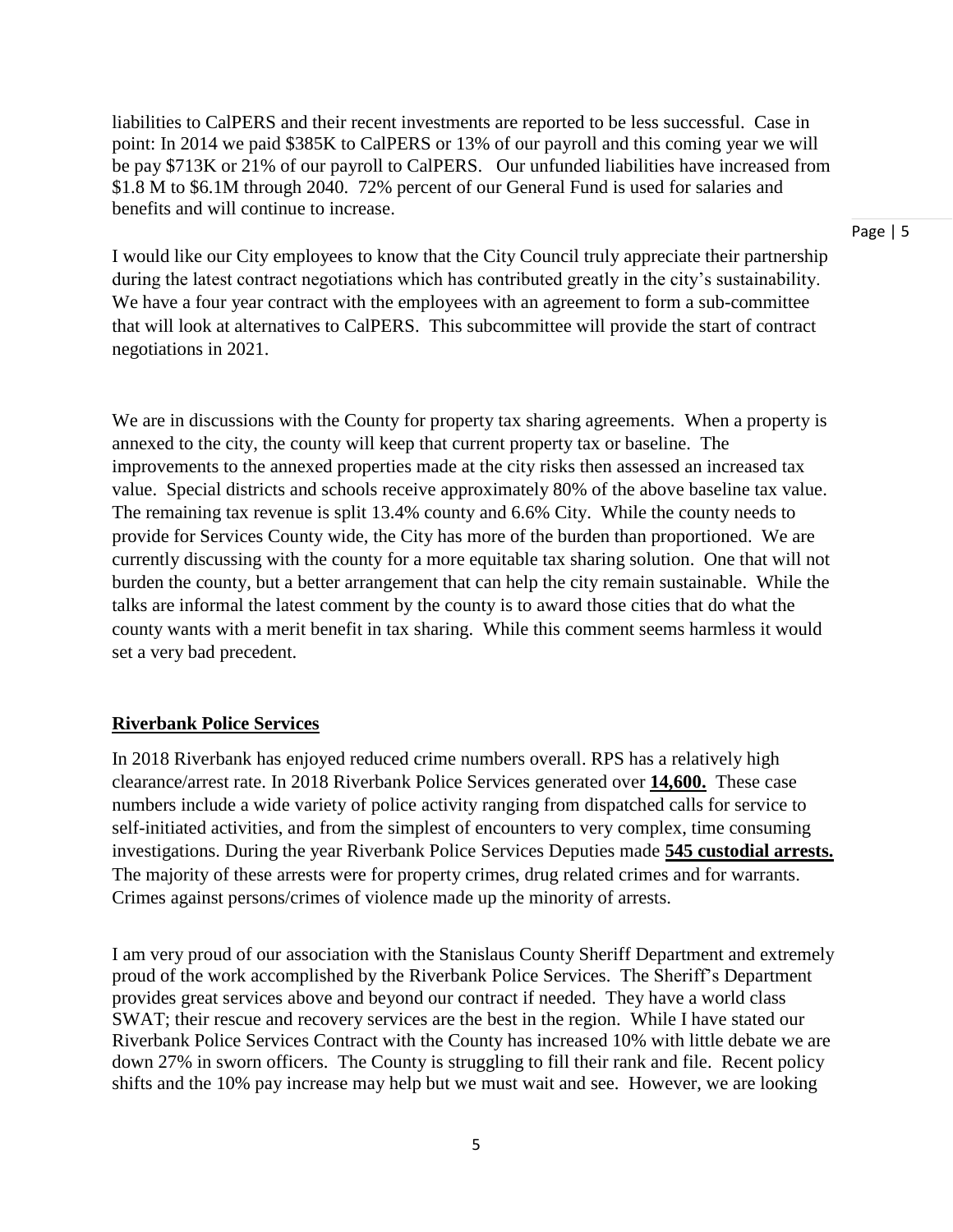for other ways to bolster our police services elsewhere without jeopardizing our reserves. This is worth exploring as cost continues to increase while services are being stretched.

#### **Homeless**

Homelessness and homeless issues are not just a county or a city issue, it is a societal issue. Our entire community must become involved to solve Homelessness!

Our community is struggling with housing – transitional housing for the homeless, low income housing, housing in general. In fact, this county must have an additional 21,000 homes built by 2022. We may not meet this goal established by Housing and Community Development (HCD). However, we need to make an effort. Affordable housing is greatly needed. What is needed to build affordable housing, is funding. The State has set aside funding for affordable housing and we will take advantage of that offer.

Last year the 9<sup>th</sup> Circuit Court of appeals issued a ruling that in effect allows homeless population access to public lands if no facility to house the homeless exist. The State is offering assistance to those declaring homelessness a crisis. The county, this city and six other county cities declared homelessness a crisis. Collectively a grant to help homeless programs of \$7.2 million was received. \$500,000 will be set aside for programs and street out reach. What Riverbank receives will depend on our program. What we don't want is homeless invading the Parks or other public facilities and lowering the quality of life for all. The county suggest we provide a low barrier shelter – I am opposed to that concept. A low barrier shelter will allow for drugs, weapons, animals unfettered access to the shelter. These are Liabilities that does not address the problem.

We have a great group of non-profit and faith based community religious leaders, and Community Service organization that support many of the community needs. Together we discussed our homeless issues and plan to take action this year.

My strategy is to provide a HOST House style facility for the needs of Riverbank. This will be a transitional housing. Educational Programs through the Cambridge Academy will offer life skills and training that could lead to employment. A Low Income Housing program for those who transition successfully will be required. Together, with the nonprofits, faith based organizations, Housing Authority, City and County we can design a program that fits Riverbank, to provide relief to those who seek it, and provide a roof for those in need.

We have had great success in Affordable Housing. The apartments on Claus and Patterson and the newly constructed one on Claus and California should be duplicated as much as possible. In our requirements we must also meet the needs of migrant farm workers' housing. If we can accomplish this we can use this housing as temporary housing for the homeless in the winter months.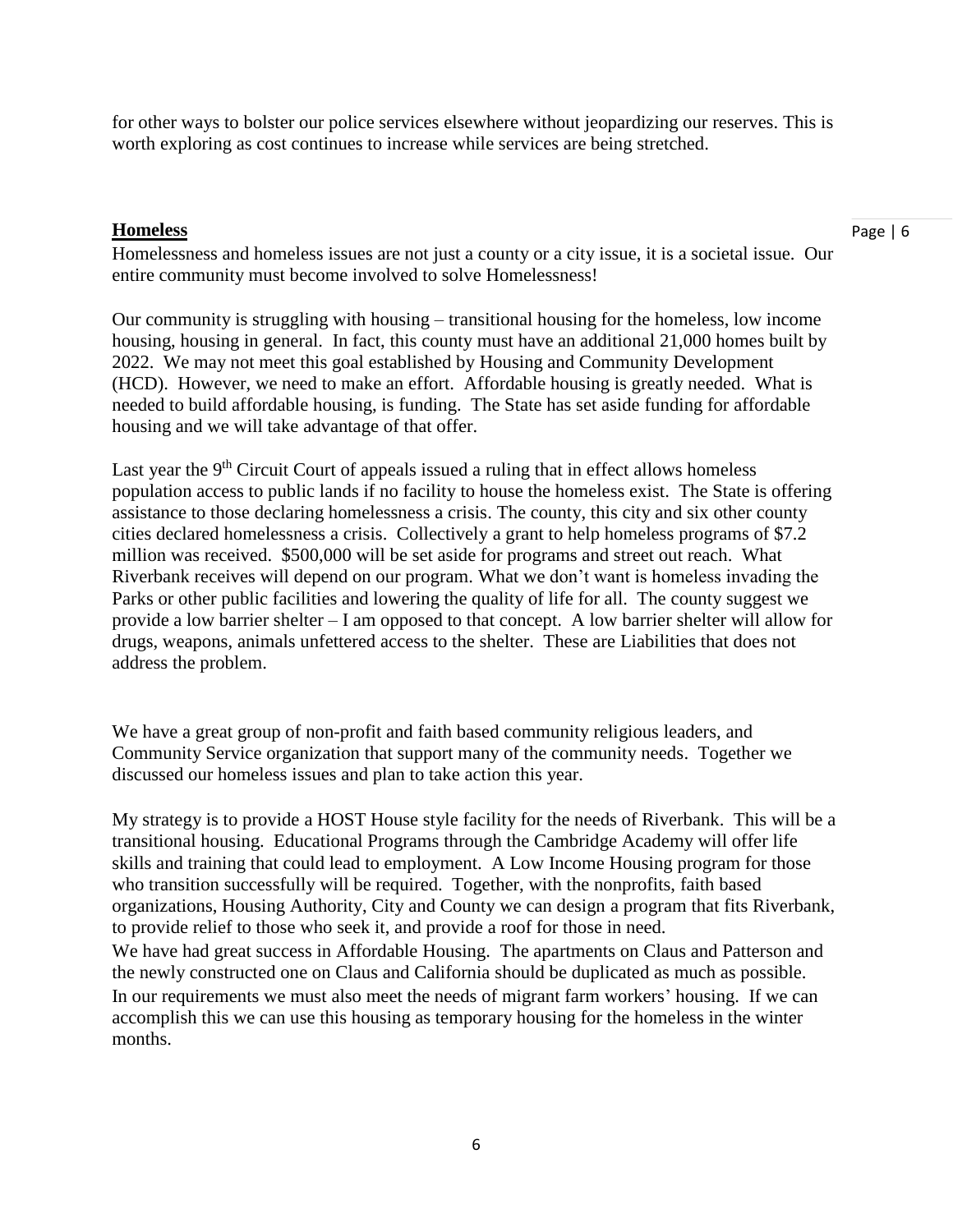## **City Buildings Improvements**

Fifty years ago, our City Leaders accomplished a tremendous task of securing funds for the Community Center, Swimming Pool, and Park. The total cost of this complex was \$400,000 which included the purchase of the land. On August  $17<sup>th</sup>$ , 1968 a dedication ceremony was held for the completion of all the projects. During the ceremony our leaders placed a time capsule in the corner stone of the Community Center with directions to open and display its contents on this date 50 years later.

During our preparations for opening the capsule; it was discovered there were no contents in the capsule. Whether it was by design or by other influences, the intent of those leaders were to have certain items in the capsule for display. While those items are lost, the community center is currently being renovated to be preserved for the next fifty years. When we re-dedicate the Community Center we will have items in the Capsule – I guarantee it! Funds are being sought for upgrades to the Swimming Pool facility. Scout Hall will follow.

## **Spatial Analysis**

Several years ago there was an incident that identified the great need for increased security for City Employees and for those doing business at City Hall. While surveying the City Buildings, our City Manager Sean Scully, realized that employees were working over each other. We are conducting a Spatial Analysis to determine the current needs, near term needs and the needs fifty years out. We will also determine the funding required and the method of payment. This includes Police Service Facilities.

## **Cannabis**

We authorized two Cannabis Dispensaries and place a one year moratorium on additional dispensaries until an evaluation on the effects of their operations are on their neighbors and the city. While Cannabis Dispensaries are now part of the landscape, the perceived disruptions and open public use of cannabis did not materialize. The retail Properties they occupied have been improved and City safety revenues increased. The black market for marijuana has been reduced but CM and H has not yet been affected. This trend was expected but new users of the harder drugs will be lessened as fewer contacts with dealers are anticipated.

The moratorium has been extended and may eliminate future dispensaries and reduce the city's revenue for security possibly reverse the current trends. There are many illegal acts from those on an independent purchase programs. The Public use of cannabis that is open are mainly from non-retail operations and have zero quality control. Other activities in Riverbank discovered illegal cultivation of marijuana. Approximately 350 pounds of unprocessed plants were confiscated. The residences were arrested for the illegal grow.

While Prop 64 allows for local control of the cannabis industry, the State is looking to regulate deliveries in local communities. We take offense to the method of change without consultation. This month the City of Riverbank will join cities and counties across California in filing a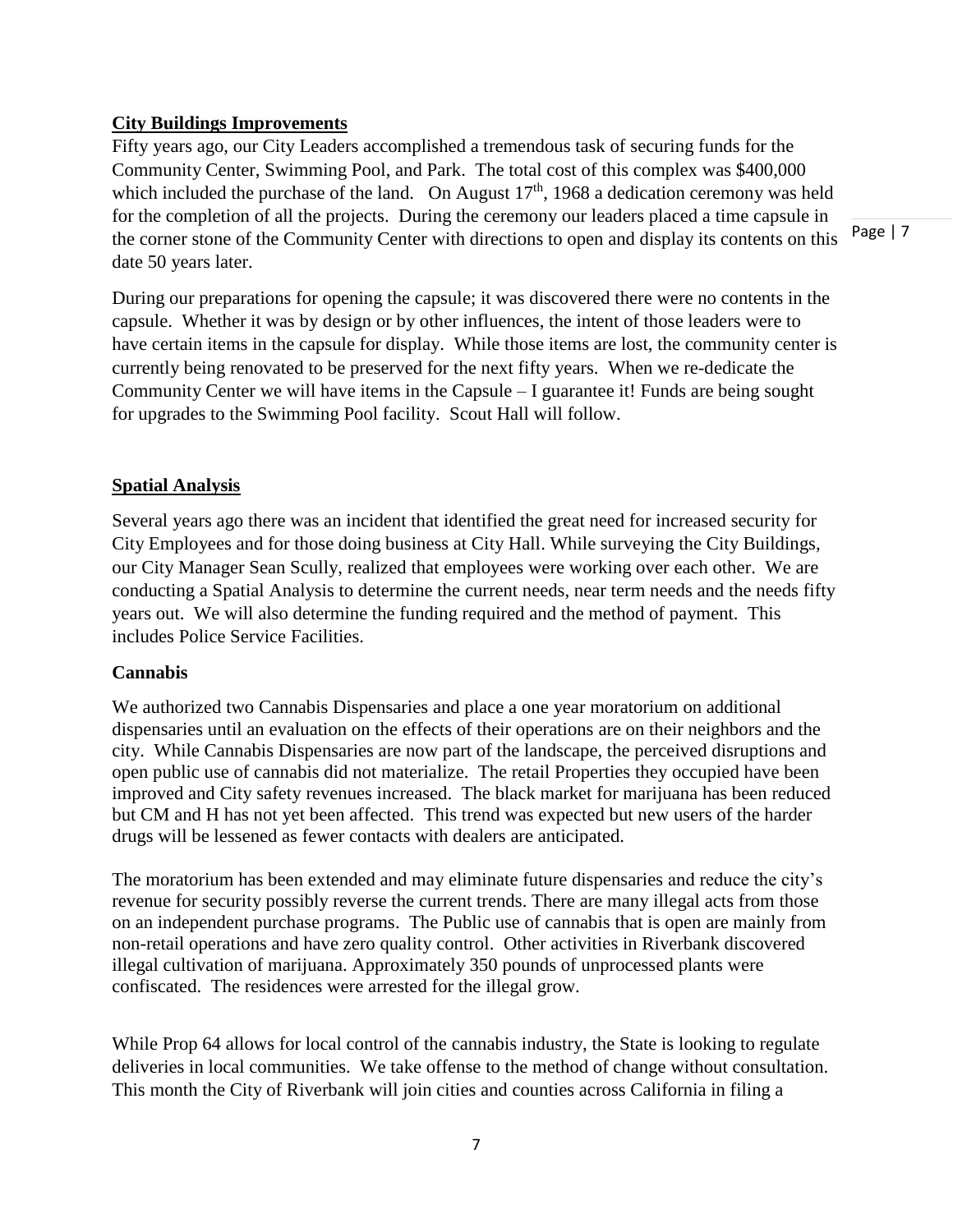lawsuit against the Bureau of Cannabis Control (BCC) to challenge the adoption of this cannabis regulation. This illegal regulation will allow the delivery of cannabis in every city and county in the State of California, even in jurisdictions that prohibit these deliveries. The BCC adopted this regulation despite the fact that Prop. 64 specifically preserves the power of local jurisdictions to regulate and even ban cannabis deliveries. This lawsuit is being filed to protect local control and the voters' intent when they voted for Prop. 64.

Page | 8

## **Quality Events**

Under Parks &Recreation Director Sue Fitzpatrick leadership we had another successful Annual Cheese & Wine Festival with more attendees than prior years. This event is more family orientated and diverse. Each year we improve the event and this upcoming event will be even better.

Our Recreation programs were extremely successful and had record enrollment numbers. Some highlights were the Sharks and Mermaid swim program for the kids in the Autistic Spectrum and the drum circle for special needs. Our Halloween Hay Ride continues to excite and thrill – some of the thrill seekers come annually from as far away as Merced and Tracy! Our annual Christmas Parade continues to be popular – the big man himself always shows up to kick off his season. This last parade had three marching bands, floats and the best flag bearers. Our Memorial Day Ceremony was very well attended. This year we will have a few special guest and it will touch all that attend.

# **WHAT TO EXPECT**

We received a grant of \$352,000 for renovations to the Riverbank Community Center and began construction. Most of the needed renovations will be completed while funding for the kitchen is being sought.

Love Riverbank is returning on April 13<sup>th</sup>. One Church will be the host and lead in our effort to improve Riverbank.

Over the next few years we will remain vigilant and defend our rights as a community from the State grab of funds, water or any other undue burden that does not provide a clear benefit to Riverbank.

- We will continue improvement of our transportation and road systems while providing friendlier bike and pedestrian pathways.
- We will continue to provide the best in our parks and activities for our youth to enjoy so they can grow in a safe environment. We will seek funding to improve existing facilities.
- We will complete the Citywide Park Master Plan so as the City grows we secure the open space, sports fields, aquatic complex and other facilities we need.